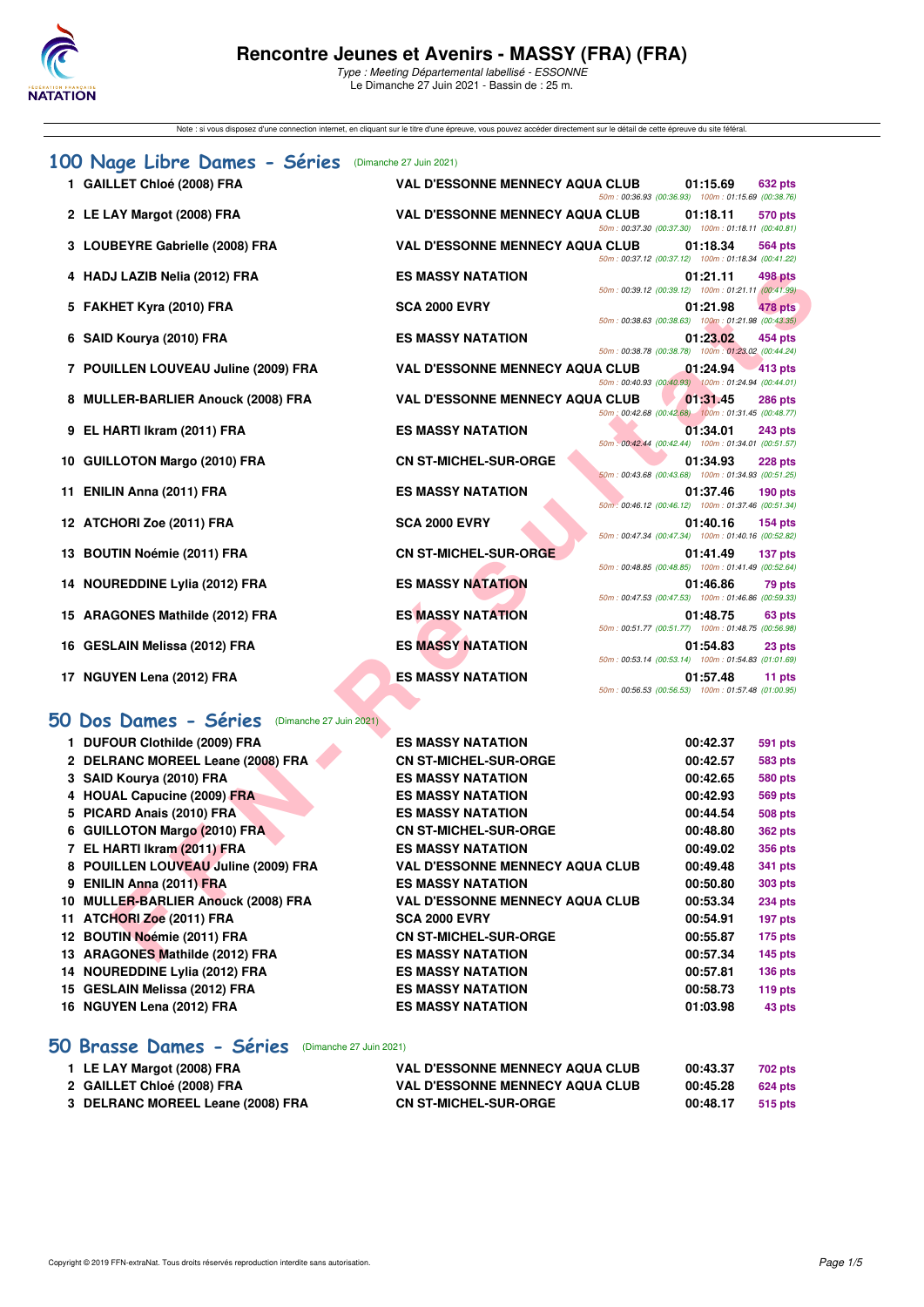

Type : Meeting Départemental labellisé - ESSONNE Le Dimanche 27 Juin 2021 - Bassin de : 25 m.

# **50 Brasse Dames - Séries (suite)**

| 4 HADJ LAZIB Nelia (2012) FRA         | <b>ES MASSY NATATION</b>               |          | <b>396 pts</b> |
|---------------------------------------|----------------------------------------|----------|----------------|
| 5 DUFOUR Clothilde (2009) FRA         | <b>ES MASSY NATATION</b>               | 00:52.62 | <b>367 pts</b> |
| <b>MEHIGUENI Myriam (2010) FRA</b>    | <b>ES MASSY NATATION</b>               | 00:53.07 | 354 pts        |
| 7 SAID Kourya (2010) FRA              | <b>ES MASSY NATATION</b>               | 00:53.10 | 353 pts        |
| 8 GUILLOTON Margo (2010) FRA          | <b>CN ST-MICHEL-SUR-ORGE</b>           | 00:53.83 | <b>331 pts</b> |
| 9 EL OUARRADI Ambre (2012) FRA        | <b>ES MASSY NATATION</b>               | 00:54.04 | <b>325 pts</b> |
| 10 PICARD Anais (2010) FRA            | <b>ES MASSY NATATION</b>               | 00:54.14 | <b>323 pts</b> |
| 11 HOUAL Capucine (2009) FRA          | <b>ES MASSY NATATION</b>               | 00:54.25 | <b>319 pts</b> |
| 12 MULLER-BARLIER Anouck (2008) FRA   | <b>VAL D'ESSONNE MENNECY AQUA CLUB</b> | 00:54.41 | <b>315 pts</b> |
| 13 FAKHET Kyra (2010) FRA             | <b>SCA 2000 EVRY</b>                   | 00:54.50 | <b>312 pts</b> |
| 14 EL HARTI Ikram (2011) FRA          | <b>ES MASSY NATATION</b>               | 00:54.96 | <b>300 pts</b> |
| 15 ENILIN Anna (2011) FRA             | <b>ES MASSY NATATION</b>               | 00:57.84 | <b>226 pts</b> |
| 16 ATCHORI Zoe (2011) FRA             | <b>SCA 2000 EVRY</b>                   | 00:59.36 | 191 pts        |
| 17 CISSE Kelia (2011) FRA             | <b>CN ST-MICHEL-SUR-ORGE</b>           | 01:00.24 | 172 pts        |
| 18 NOUREDDINE Lylia (2012) FRA        | <b>ES MASSY NATATION</b>               | 01:03.29 | $115$ pts      |
| <b>BOUTIN Noémie (2011) FRA</b><br>19 | <b>CN ST-MICHEL-SUR-ORGE</b>           | 01:03.72 | 107 pts        |
| <b>NGUYEN Lena (2012) FRA</b><br>20   | <b>ES MASSY NATATION</b>               | 01:08.30 | 45 pts         |
| 21 GESLAIN Melissa (2012) FRA         | <b>ES MASSY NATATION</b>               | 01:09.31 | 35 pts         |
|                                       |                                        |          | 00:51.68       |

## **[50 Papillon Dames - Séries](http://www.ffnatation.fr/webffn/resultats.php?idact=nat&go=epr&idcpt=70949&idepr=31)** (Dimanche 27 Juin 2021)

| 1 LOUBEYRE Gabrielle (2008) FRA      | <b>VAL D'ESSONNE MENNECY AQUA CLUB</b> | 00:42.47 | 445 pts        |
|--------------------------------------|----------------------------------------|----------|----------------|
| 2 MEHIGUENI Myriam (2010) FRA        | <b>ES MASSY NATATION</b>               | 00:43.53 | 404 pts        |
| 3 FAKHET Kyra (2010) FRA             | <b>SCA 2000 EVRY</b>                   | 00:44.97 | 351 pts        |
| 4 POUILLEN LOUVEAU Juline (2009) FRA | <b>VAL D'ESSONNE MENNECY AQUA CLUB</b> | 00:47.22 | <b>276 pts</b> |
| 5 EL OUARRADI Ambre (2012) FRA       | <b>ES MASSY NATATION</b>               | 00:48.40 | <b>240 pts</b> |
| 6 CISSE Kelia (2011) FRA             | <b>CN ST-MICHEL-SUR-ORGE</b>           | 00:54.52 | 94 pts         |
| 7 ARAGONES Mathilde (2012) FRA       | <b>ES MASSY NATATION</b>               | 00:57.46 | 48 pts         |

# **[100 4 Nages Dames - Séries](http://www.ffnatation.fr/webffn/resultats.php?idact=nat&go=epr&idcpt=70949&idepr=40)** (Dimanche 27 Juin 2021)

| IU FIUANU AIIAIS (4010) FNA          |                                                          | EJ MAJJI NATATIVN                                  | UU.J4.I4 | ວຂວ µເຣ        |
|--------------------------------------|----------------------------------------------------------|----------------------------------------------------|----------|----------------|
| 11 HOUAL Capucine (2009) FRA         |                                                          | <b>ES MASSY NATATION</b>                           | 00:54.25 | <b>319 pts</b> |
| 12 MULLER-BARLIER Anouck (2008) FRA  |                                                          | <b>VAL D'ESSONNE MENNECY AQUA CLUB</b>             | 00:54.41 | <b>315 pts</b> |
| 13 FAKHET Kyra (2010) FRA            |                                                          | <b>SCA 2000 EVRY</b>                               | 00:54.50 | <b>312 pts</b> |
| 14 EL HARTI Ikram (2011) FRA         |                                                          | <b>ES MASSY NATATION</b>                           | 00:54.96 | <b>300 pts</b> |
| 15 ENILIN Anna (2011) FRA            |                                                          | <b>ES MASSY NATATION</b>                           | 00:57.84 | 226 pts        |
| 16 ATCHORI Zoe (2011) FRA            |                                                          | <b>SCA 2000 EVRY</b>                               | 00:59.36 | <b>191 pts</b> |
| 17 CISSE Kelia (2011) FRA            |                                                          | <b>CN ST-MICHEL-SUR-ORGE</b>                       | 01:00.24 | 172 pts        |
| 18 NOUREDDINE Lylia (2012) FRA       |                                                          | <b>ES MASSY NATATION</b>                           | 01:03.29 | $115$ pts      |
| 19 BOUTIN Noémie (2011) FRA          |                                                          | <b>CN ST-MICHEL-SUR-ORGE</b>                       | 01:03.72 | 107 pts        |
| 20 NGUYEN Lena (2012) FRA            |                                                          | <b>ES MASSY NATATION</b>                           | 01:08.30 | 45 pts         |
| 21 GESLAIN Melissa (2012) FRA        |                                                          | <b>ES MASSY NATATION</b>                           | 01:09.31 | 35 pts         |
|                                      | 50 Papillon Dames - Séries (Dimanche 27 Juin 2021)       |                                                    |          |                |
| 1 LOUBEYRE Gabrielle (2008) FRA      |                                                          | <b>VAL D'ESSONNE MENNECY AQUA CLUB</b>             | 00:42.47 | 445 pts        |
| 2 MEHIGUENI Myriam (2010) FRA        |                                                          | <b>ES MASSY NATATION</b>                           | 00:43.53 | <b>404 pts</b> |
| 3 FAKHET Kyra (2010) FRA             |                                                          | <b>SCA 2000 EVRY</b>                               | 00:44.97 | 351 pts        |
| 4 POUILLEN LOUVEAU Juline (2009) FRA |                                                          | <b>VAL D'ESSONNE MENNECY AQUA CLUB</b>             | 00:47.22 | 276 pts        |
| 5 EL OUARRADI Ambre (2012) FRA       |                                                          | <b>ES MASSY NATATION</b>                           | 00:48.40 | <b>240 pts</b> |
| 6 CISSE Kelia (2011) FRA             |                                                          | <b>CN ST-MICHEL-SUR-ORGE</b>                       | 00:54.52 | 94 pts         |
| 7 ARAGONES Mathilde (2012) FRA       |                                                          | <b>ES MASSY NATATION</b>                           | 00:57.46 | 48 pts         |
|                                      |                                                          |                                                    |          |                |
| 00 4 Nages Dames - Séries            | (Dimanche 27 Juin 2021)                                  |                                                    |          |                |
| 1 LE LAY Margot (2008) FRA           |                                                          | <b>VAL D'ESSONNE MENNECY AQUA CLUB</b>             | 01:30.65 | <b>578 pts</b> |
| 2 GAILLET Chloé (2008) FRA           |                                                          | <b>VAL D'ESSONNE MENNECY AQUA CLUB</b>             | 01:31.75 | <b>556 pts</b> |
| 3 LOUBEYRE Gabrielle (2008) FRA      |                                                          | <b>VAL D'ESSONNE MENNECY AQUA CLUB</b>             | 01:33.06 | 531 pts        |
| 4 DUFOUR Clothilde (2009) FRA        |                                                          | <b>ES MASSY NATATION</b>                           | 01:34.10 | <b>511 pts</b> |
| 5 DELRANC MOREEL Leane (2008) FRA    |                                                          | <b>CN ST-MICHEL-SUR-ORGE</b>                       | 01:34.41 | 505 pts        |
| 6 HADJ LAZIB Nelia (2012) FRA        |                                                          | <b>ES MASSY NATATION</b>                           | 01:36.09 | 474 pts        |
| 7 MEHIGUENI Myriam (2010) FRA        |                                                          | <b>ES MASSY NATATION</b>                           | 01:40.53 | 396 pts        |
| 8 HOUAL Capucine (2009) FRA          |                                                          | <b>ES MASSY NATATION</b>                           | 01:41.71 | 377 pts        |
| 9 POUILLEN LOUVEAU Juline (2009) FRA |                                                          | <b>VAL D'ESSONNE MENNECY AQUA CLUB</b>             | 01:42.09 | <b>371 pts</b> |
| 10 MULLER-BARLIER Anouck (2008) FRA  |                                                          | <b>VAL D'ESSONNE MENNECY AQUA CLUB</b>             | 01:49.97 | <b>254 pts</b> |
| 11 CISSE Kelia (2011) FRA            |                                                          | <b>CN ST-MICHEL-SUR-ORGE</b>                       | 01:51.05 | <b>240 pts</b> |
| 12 EL OUARRADI Ambre (2012) FRA      |                                                          | <b>ES MASSY NATATION</b>                           | 01:51.22 | 238 pts        |
|                                      | 00 Nage Libre Messieurs - Séries (Dimanche 27 Juin 2021) |                                                    |          |                |
| 1 DECOUDUN Gabriel (2009) FRA        |                                                          | <b>VAL D'ESSONNE MENNECY AQUA CLUB</b>             | 01:11.60 | 610 pts        |
|                                      |                                                          | 50m: 00:34.43 (00:34.43) 100m: 01:11.60 (00:37.17) |          |                |

# **[100 Nage Libre Messieurs - Séries](http://www.ffnatation.fr/webffn/resultats.php?idact=nat&go=epr&idcpt=70949&idepr=52)** (Dimanche 27 Juin 2021)

| 1 DECOUDUN Gabriel (2009) FRA | <b>VAL D'ESSONNE MENNECY AQUA CLUB</b><br>01:11.60<br><b>610 pts</b>                                                                                    |
|-------------------------------|---------------------------------------------------------------------------------------------------------------------------------------------------------|
| 2 KACHMIR Choayb (2008) FRA   | 50m: 00:34.43 (00:34.43) 100m: 01:11.60 (00:37.17)<br><b>SCA 2000 EVRY</b><br>01:13.22<br>570 pts<br>50m: 00:35.00 (00:35.00) 100m: 01:13.22 (00:38.22) |
| 3 DRAI Simon (2010) FRA       | <b>VAL D'ESSONNE MENNECY AQUA CLUB</b><br>01:14.72<br>535 pts<br>50m: 00:36.08 (00:36.08) 100m: 01:14.72 (00:38.64)                                     |
| 4 DECOUDUN Rafael (2009) FRA  | <b>VAL D'ESSONNE MENNECY AQUA CLUB</b><br>01:15.73<br><b>512 pts</b><br>50m: 00:36.28 (00:36.28) 100m: 01:15.73 (00:39.45)                              |
| 5 DECOUDUN Teiva (2007) FRA   | <b>VAL D'ESSONNE MENNECY AQUA CLUB</b><br>01:16.29<br><b>500 pts</b><br>50m: 00:36.25 (00:36.25) 100m: 01:16.29 (00:40.04)                              |
| 6 SAHRANE Zakarya (2008) FRA  | <b>VAL D'ESSONNE MENNECY AQUA CLUB</b><br>01:18.06<br>461 pts<br>50m: 00:37.55 (00:37.55) 100m: 01:18.06 (00:40.51)                                     |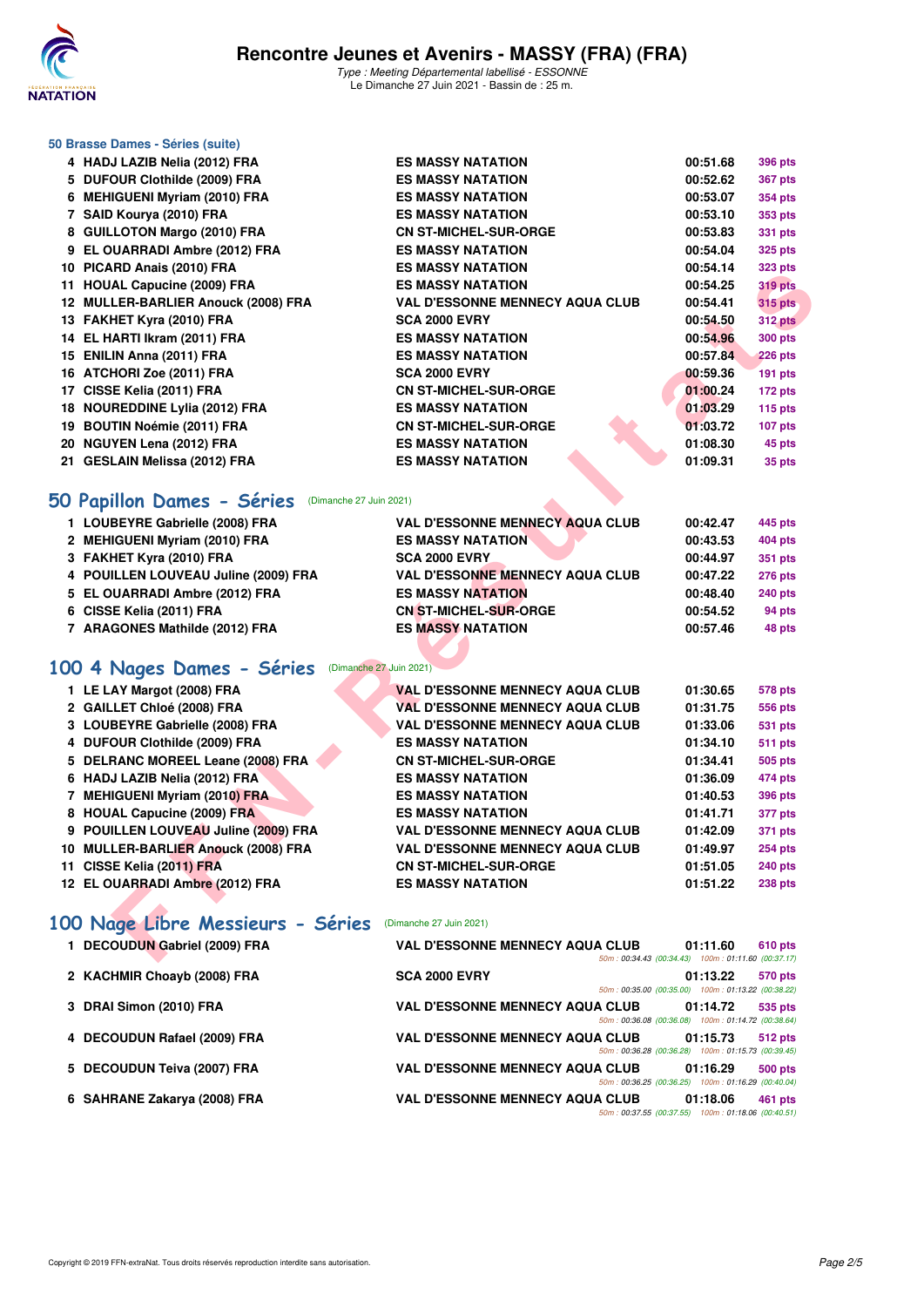

**100 Nage Libre Messieurs - Séries (suite)**

Type : Meeting Départemental labellisé - ESSONNE Le Dimanche 27 Juin 2021 - Bassin de : 25 m.

**6 BAZUREAU Antonin (2010) FRA ES MASSY NATATION 01:18.06 461 pts**

**8 MARTIN Evan (2008) FRA VAL D'ESSONNE MENNECY AQUA CLUB 01:18.62 449 pts**

|     | 9 REDOUANE Sami (2008) FRA                           | <b>SCA 2000 EVRY</b>                   | 50m: 00:38.66 (00:38.66) 100m: 01:20.90 (00:42.24) | 01:20.90       | <b>402 pts</b> |
|-----|------------------------------------------------------|----------------------------------------|----------------------------------------------------|----------------|----------------|
| 10  | DIALLO Salihou (2009) FRA                            | <b>SCA 2000 EVRY</b>                   |                                                    | 01:21.13       | <b>397 pts</b> |
| 11. | GHELLAB Adam (2009) FRA                              | <b>ES MASSY NATATION</b>               | 50m: 00:38.86 (00:38.86) 100m: 01:21.13 (00:42.27) | 01:21.34       | <b>393 pts</b> |
|     |                                                      |                                        | 50m: 00:37.82 (00:37.82) 100m: 01:21.34 (00:43.52) |                |                |
| 12  | DOISNEAU Celyen (2009) FRA                           | <b>VAL D'ESSONNE MENNECY AQUA CLUB</b> | 50m: 00:39.25 (00:39.25) 100m: 01:21.74 (00:42.49) | 01:21.74       | <b>385 pts</b> |
|     | 13 GHELLAB Haroun (2010) FRA                         | <b>ES MASSY NATATION</b>               | 50m: 00:40.40 (00:40.40) 100m: 01:24.84 (00:44.44) | 01:24.84       | <b>327 pts</b> |
| 14  | <b>RAMANANDRAIBE Ny Tinay (2009) FRA</b>             | <b>SCA 2000 EVRY</b>                   |                                                    | 01:25.68       | <b>312 pts</b> |
| 15  | <b>CECCHETTO Liron (2010) FRA</b>                    | <b>CN ST-MICHEL-SUR-ORGE</b>           | 50m: 00:39.67 (00:39.67) 100m: 01:25.68 (00:46.01) | 01:25.88       | <b>308 pts</b> |
|     |                                                      |                                        | 50m: 00:41.27 (00:41.27) 100m: 01:25.88 (00:44.61) |                |                |
| 16  | <b>MARTIN Sasha (2010) FRA</b>                       | <b>ES MASSY NATATION</b>               | 50m: 00:41.10 (00:41.10) 100m: 01:27.77 (00:46.67) | 01:27.77       | <b>276 pts</b> |
| 17  | TRéBOSC Yanis (2011) FRA                             | <b>ES MASSY NATATION</b>               |                                                    | 01:28.66       | <b>261 pts</b> |
|     |                                                      |                                        | 50m: 00:41.59 (00:41.59) 100m: 01:28.66 (00:47.07) |                |                |
| 18  | <b>SERCIEN Jaylon (2010) FRA</b>                     | <b>ES MASSY NATATION</b>               | 50m: 00:40.95 (00:40.95) 100m: 01:30.87 (00:49.92) | 01:30.87       | 227 pts        |
| 19  | <b>HOCHEREAU Lucas (2010) FRA</b>                    | <b>ES MASSY NATATION</b>               |                                                    | 01:33.66       | 187 pts        |
|     |                                                      |                                        | 50m: 00:42.53 (00:42.53) 100m: 01:33.66 (00:51.13) |                |                |
| 20  | <b>BARRAL Lino (2010) FRA</b>                        | <b>SCA 2000 EVRY</b>                   | 50m: 00:44.09 (00:44.09) 100m: 01:33.74 (00:49.65) | 01:33.74       | <b>186 pts</b> |
| 21  | PAUBEL Gabin (2012) FRA                              | <b>ES MASSY NATATION</b>               |                                                    | 01:34.79       | 172 pts        |
| 22  | <b>REMY Lucas (2012) FRA</b>                         | <b>ES MASSY NATATION</b>               | 50m: 00:43.80 (00:43.80) 100m: 01:34.79 (00:50.99) | 01:38.16       | <b>130 pts</b> |
|     |                                                      |                                        | 50m: 00:44.63 (00:44.63) 100m: 01:38.16 (00:53.53) |                |                |
| 23  | SALVI Antonin (2012) FRA                             | <b>ES MASSY NATATION</b>               | 50m: 00:45.96 (00:45.96) 100m: 01:43.97 (00:58.01) | 01:43.97       | 73 pts         |
|     | 24 GODIN Martin (2012) FRA                           | <b>ES MASSY NATATION</b>               |                                                    | 01:44.56       | 68 pts         |
|     |                                                      |                                        | 50m: 00:48.42 (00:48.42) 100m: 01:44.56 (00:56.14) |                |                |
| 25  | LOPY Choeden (2012) FRA                              | <b>ES MASSY NATATION</b>               | 50m: 00:47.63 (00:47.63) 100m: 01:45.13 (00:57.50) | 01:45.13       | 63 pts         |
|     | 26 SERCIEN Jarell (2012) FRA                         | <b>ES MASSY NATATION</b>               |                                                    | 01:59.53       | 1 pts          |
|     | 27 BERREZGAOUI Mehdi (2012) FRA                      | <b>ES MASSY NATATION</b>               | 50m: 00:53.52 (00:53.52) 100m: 01:59.53 (01:06.01) | 02:06.26       | 1 pts          |
|     |                                                      |                                        | 50m: 00:59.78 (00:59.78) 100m: 02:06.26 (01:06.48) |                |                |
|     | <b>CAZENAVE TAPIE Téva (2011) FRA</b>                | <b>CN ST-MICHEL-SUR-ORGE</b>           |                                                    | <b>DNS</b> dec |                |
|     |                                                      |                                        |                                                    |                |                |
|     | 50 Dos Messieurs - Séries<br>(Dimanche 27 Juin 2021) |                                        |                                                    |                |                |
|     | 1 SAHRANE Zakarya (2008) FRA                         | <b>VAL D'ESSONNE MENNECY AQUA CLUB</b> |                                                    | 00:37.81       | 611 pts        |
|     | 2 CATAYEE Joackim (2010) FRA                         | <b>SCA 2000 EVRY</b>                   |                                                    | 00:39.84       | <b>526 pts</b> |
|     | 3 HADJIDJ Jalis (2010) FRA                           | <b>ES MASSY NATATION</b>               |                                                    | 00:40.44       | 502 pts        |
|     | 4 DIALLO Salihou (2009) FRA                          | <b>SCA 2000 EVRY</b>                   |                                                    | 00:40.71       | 491 pts        |
|     | 5 BAZUREAU Antonin (2010) FRA                        | <b>ES MASSY NATATION</b>               |                                                    | 00:40.97       | 481 pts        |
| 6   | <b>DECOUDUN Rafael (2009) FRA</b>                    | <b>VAL D'ESSONNE MENNECY AQUA CLUB</b> |                                                    | 00:42.64       | 419 pts        |

|                                        |  | 50m: 00:38.86 (00:38.86) 100m: 01:21.13 (00:42.27)                     |                |
|----------------------------------------|--|------------------------------------------------------------------------|----------------|
| <b>IATATION</b>                        |  | 01:21.34<br>50m: 00:37.82 (00:37.82) 100m: 01:21.34 (00:43.52)         | <b>393 pts</b> |
|                                        |  |                                                                        |                |
| NNE MENNECY AQUA CLUB 01:21.74 385 pts |  |                                                                        |                |
|                                        |  | 50m: 00:39.25 (00:39.25) 100m: 01:21.74 (00:42.49)                     |                |
| <b>IATATION</b>                        |  | 01:24.84 327 pts<br>50m: 00:40.40 (00:40.40) 100m: 01:24.84 (00:44.44) |                |
| /RY                                    |  | 01:25.68 312 pts                                                       |                |
|                                        |  | 50m: 00:39.67 (00:39.67) 100m: 01:25.68 (00:46.01)                     |                |
| <b>EL-SUR-ORGE</b>                     |  | 01:25.88 308 pts                                                       |                |
|                                        |  | 50m: 00:41.27 (00:41.27) 100m: 01:25.88 (00:44.61)                     |                |
| <b>IATATION</b>                        |  | 01:27.77 276 pts                                                       |                |
|                                        |  | 50m: 00:41.10 (00:41.10) 100m: 01:27.77 (00:46.67)                     |                |
| IATATION                               |  | 01:28.66 261 pts                                                       |                |
|                                        |  | 50m: 00:41.59 (00:41.59) 100m: 01:28.66 (00:47.07)                     |                |
| IATATION                               |  | 01:30.87 227 pts                                                       |                |
|                                        |  | 50m: 00:40.95 (00:40.95) 100m: 01:30.87 (00:49.92)                     |                |
| <b>NOITATION</b>                       |  | 01:33.66 187 pts                                                       |                |
|                                        |  | 50m: 00:42.53 (00:42.53) 100m: 01:33.66 (00:51.13)                     |                |
| /RY                                    |  | 01:33.74                                                               | <b>186 pts</b> |
|                                        |  | 50m: 00:44.09 (00:44.09) 100m: 01:33.74 (00:49.65)                     |                |
| <b>ATATION</b>                         |  | 01:34.79                                                               | 172 pts        |
|                                        |  | 50m: 00:43.80 (00:43.80) 100m: 01:34.79 (00:50.99)                     |                |
| <b>IATATION</b>                        |  | 01:38.16 130 pts                                                       |                |
|                                        |  | 50m: 00:44.63 (00:44.63) 100m: 01:38.16 (00:53.53)                     |                |
| <b>JATATION</b>                        |  | 01:43.97 73 pts                                                        |                |
|                                        |  | 50m: 00:45.96 (00:45.96) 100m: 01:43.97 (00:58.01)                     |                |
| <b>IATATION</b>                        |  | 01:44.56 68 pts                                                        |                |
|                                        |  | 50m: 00:48.42 (00:48.42) 100m: 01:44.56 (00:56.14)                     |                |
| <b>IATATION</b>                        |  | $01:45.13$ 63 pts                                                      |                |
|                                        |  | 50m: 00:47.63 (00:47.63) 100m: 01:45.13 (00:57.50)                     |                |
| <b>IATATION</b>                        |  | $01:59.53$ 1 pts                                                       |                |
|                                        |  | 50m: 00:53.52 (00:53.52) 100m: 01:59.53 (01:06.01)                     |                |

50m : 00:36.87 (00:36.87) 100m : 01:18.06 (00:41.19)

50m : 00:37.91 (00:37.91) 100m : 01:18.62 (00:40.71)

| 1 SAHRANE Zakarya (2008) FRA  | <b>VAL D'ESSONNE MENNECY AQUA CLUB</b> | 00:37.81 | <b>611 pts</b> |
|-------------------------------|----------------------------------------|----------|----------------|
| 2 CATAYEE Joackim (2010) FRA  | <b>SCA 2000 EVRY</b>                   | 00:39.84 | <b>526 pts</b> |
| 3 HADJIDJ Jalis (2010) FRA    | <b>ES MASSY NATATION</b>               | 00:40.44 | <b>502 pts</b> |
| 4 DIALLO Salihou (2009) FRA   | <b>SCA 2000 EVRY</b>                   | 00:40.71 | 491 pts        |
| 5 BAZUREAU Antonin (2010) FRA | <b>ES MASSY NATATION</b>               | 00:40.97 | 481 pts        |
| 6 DECOUDUN Rafael (2009) FRA  | <b>VAL D'ESSONNE MENNECY AQUA CLUB</b> | 00:42.64 | 419 pts        |
| 7 MARTIN Evan (2008) FRA      | <b>VAL D'ESSONNE MENNECY AQUA CLUB</b> | 00:43.92 | 375 pts        |
| 8 CECCHETTO Liron (2010) FRA  | <b>CN ST-MICHEL-SUR-ORGE</b>           | 00:45.37 | <b>327 pts</b> |
| 9 CENCIGNoah (2009) FRA       | <b>CN ST-MICHEL-SUR-ORGE</b>           | 00:45.90 | 311 pts        |
| 10 MARTIN Sasha (2010) FRA    | <b>ES MASSY NATATION</b>               | 00:46.08 | 305 pts        |
| 11 TRéBOSC Yanis (2011) FRA   | <b>ES MASSY NATATION</b>               | 00:46.11 | <b>304 pts</b> |
| 12 BARRAL Lino (2010) FRA     | <b>SCA 2000 EVRY</b>                   | 00:47.31 | 269 pts        |
| 13 SERCIEN Jaylon (2010) FRA  | <b>ES MASSY NATATION</b>               | 00:48.58 | 233 pts        |
| 14 LOPY Choeden (2012) FRA    | <b>ES MASSY NATATION</b>               | 00:51.60 | <b>159 pts</b> |
|                               |                                        |          |                |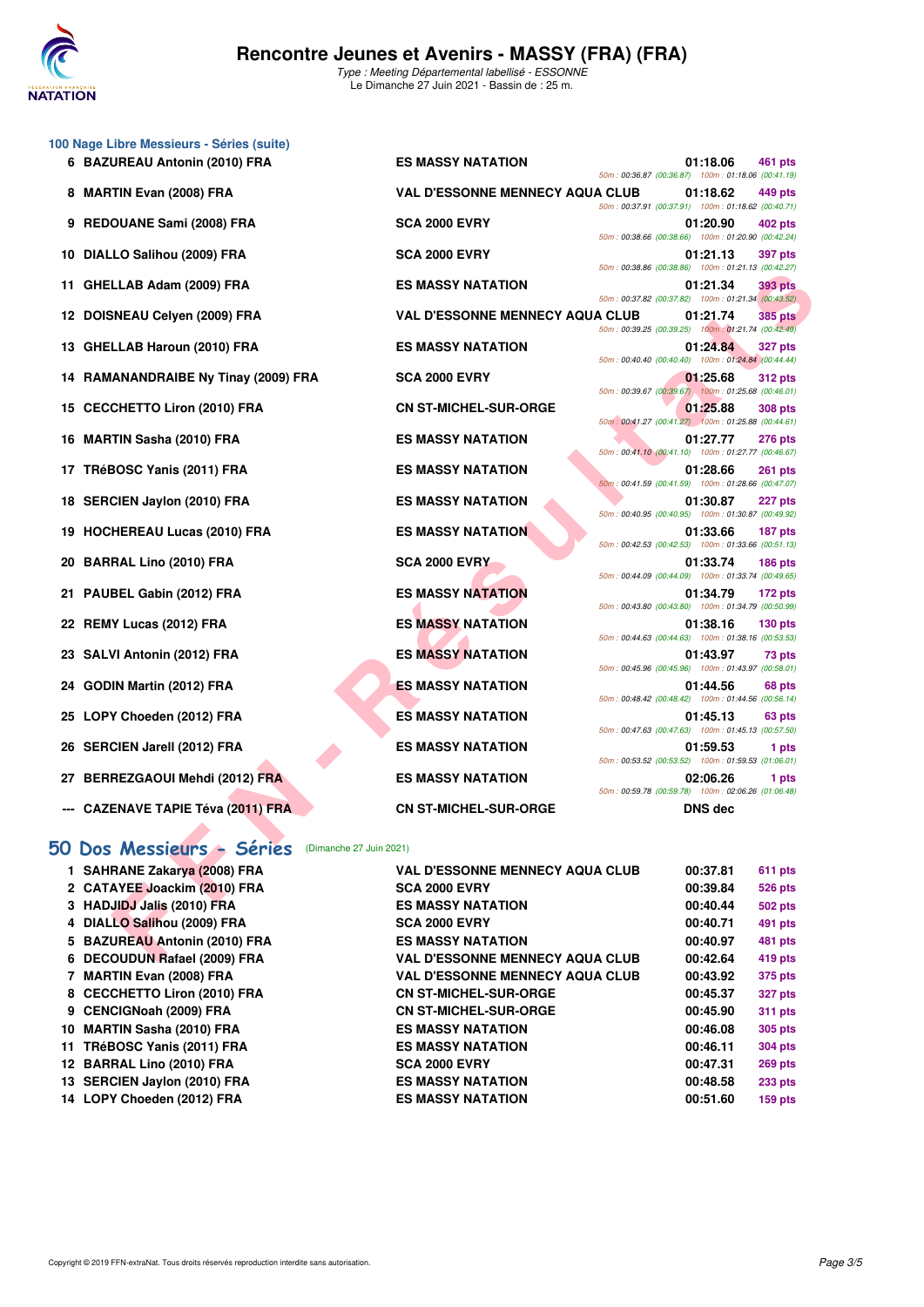

## **Rencontre Jeunes et Avenirs - MASSY (FRA) (FRA)**

Type : Meeting Départemental labellisé - ESSONNE Le Dimanche 27 Juin 2021 - Bassin de : 25 m.

| 50 Dos Messieurs - Séries (suite)    |                                        |                |                |
|--------------------------------------|----------------------------------------|----------------|----------------|
| 15 REMY Lucas (2012) FRA             | <b>ES MASSY NATATION</b>               | 00:51.75       | <b>156 pts</b> |
| 16 CECCHETTO Milan (2012) FRA        | <b>CN ST-MICHEL-SUR-ORGE</b>           | 00:53.96       | 112 pts        |
| 17 BERREZGAOUI Mehdi (2012) FRA      | <b>ES MASSY NATATION</b>               | 00:59.31       | 34 pts         |
| --- CAZENAVE TAPIE Téva (2011) FRA   | <b>CN ST-MICHEL-SUR-ORGE</b>           | <b>DNS dec</b> |                |
| 50 Brasse Messieurs - Séries         | (Dimanche 27 Juin 2021)                |                |                |
| 1 DRAI Simon (2010) FRA              | <b>VAL D'ESSONNE MENNECY AQUA CLUB</b> | 00:43.57       | <b>537 pts</b> |
| 2 DECOUDUN Gabriel (2009) FRA        | <b>VAL D'ESSONNE MENNECY AQUA CLUB</b> | 00:44.22       | <b>513 pts</b> |
| 3 SAHRANE Zakarya (2008) FRA         | <b>VAL D'ESSONNE MENNECY AQUA CLUB</b> | 00:44.78       | <b>494 pts</b> |
| 4 KACHMIR Choayb (2008) FRA          | <b>SCA 2000 EVRY</b>                   | 00:45.75       | <b>460 pts</b> |
| 5 TETU DUBREUIL Raphael (2011) FRA   | <b>ES MASSY NATATION</b>               | 00:46.23       | 444 pts        |
| 6 PICALAU Ilia (2009) MDA            | <b>CN ST-MICHEL-SUR-ORGE</b>           | 00:46.24       | 444 pts        |
| 7 DECOUDUN Teiva (2007) FRA          | <b>VAL D'ESSONNE MENNECY AQUA CLUB</b> | 00:46.46       | 437 pts        |
| 8 SERCIEN Jaylon (2010) FRA          | <b>ES MASSY NATATION</b>               | 00:47.06       | 417 pts        |
| 9 DECOUDUN Rafael (2009) FRA         | <b>VAL D'ESSONNE MENNECY AQUA CLUB</b> | 00:47.40       | <b>406 pts</b> |
| 10 DIALLO Salihou (2009) FRA         | <b>SCA 2000 EVRY</b>                   | 00:47.62       | 399 pts        |
| 11 REDOUANE Sami (2008) FRA          | <b>SCA 2000 EVRY</b>                   | 00:48.14       | <b>383 pts</b> |
| 12 MARTIN Evan (2008) FRA            | <b>VAL D'ESSONNE MENNECY AQUA CLUB</b> | 00:48.58       | <b>370 pts</b> |
| 13 DOISNEAU Celyen (2009) FRA        | <b>VAL D'ESSONNE MENNECY AQUA CLUB</b> | 00:48.76       | <b>364 pts</b> |
| 14 GHELLAB Haroun (2010) FRA         | <b>ES MASSY NATATION</b>               | 00:49.72       | <b>336 pts</b> |
| 15 HOCHEREAU Lucas (2010) FRA        | <b>ES MASSY NATATION</b>               | 00:50.33       | 319 pts        |
| 16 RAMANANDRAIBE Ny Tinay (2009) FRA | <b>SCA 2000 EVRY</b>                   | 00:50.47       | <b>315 pts</b> |
| 17 CENCIGNoah (2009) FRA             | <b>CN ST-MICHEL-SUR-ORGE</b>           | 00:51.75       | 280 pts        |
| 18 MARTIN Sasha (2010) FRA           | <b>ES MASSY NATATION</b>               | 00:52.53       | <b>260 pts</b> |
| 19 SALVI Antonin (2012) FRA          | <b>ES MASSY NATATION</b>               | 00:52.98       | 248 pts        |
| 20 PAUBEL Gabin (2012) FRA           | <b>ES MASSY NATATION</b>               | 00:55.43       | <b>191 pts</b> |
| 21 CECCHETTO Liron (2010) FRA        | <b>CN ST-MICHEL-SUR-ORGE</b>           | 00:57.09       | 157 pts        |
| 22 LOPY Choeden (2012) FRA           | <b>ES MASSY NATATION</b>               | 00:58.45       | 131 pts        |
| 23 GODIN Martin (2012) FRA           | <b>ES MASSY NATATION</b>               | 01:01.55       | 81 pts         |
| 24 BARRAL Lino (2010) FRA            | <b>SCA 2000 EVRY</b>                   | 01:01.58       | 81 pts         |
| 25 BERREZGAOUI Mehdi (2012) FRA      | <b>ES MASSY NATATION</b>               | 01:01.90       | 76 pts         |
| 26 HADJ-ALI Samy (2010) FRA          | <b>CN ST-MICHEL-SUR-ORGE</b>           | 01:02.53       | 68 pts         |
| 27 SERCIEN Jarell (2012) FRA         | <b>ES MASSY NATATION</b>               | 01:03.30       | 58 pts         |
| 28 CECCHETTO Milan (2012) FRA        | <b>CN ST-MICHEL-SUR-ORGE</b>           | 01:04.18       | 48 pts         |
| --- CAZENAVE TAPIE Téva (2011) FRA   | <b>CN ST-MICHEL-SUR-ORGE</b>           | <b>DNS dec</b> |                |
| 50 Papillon Messieurs - Séries       | (Dimanche 27 Juin 2021)                |                |                |
| 1 DECOUDUN Gabriel (2009) FRA        | VAL D'ESSONNE MENNECY AQUA CLUB        | 00:37.03       | <b>528 pts</b> |
| 2 CATAYEE Joackim (2010) FRA         | <b>SCA 2000 EVRY</b>                   | 00:37.84       | 492 pts        |
| 3 HADJIDJ Jalis (2010) FRA           | <b>ES MASSY NATATION</b>               | 00:39.94       | 403 pts        |
| 4 DRAI Simon (2010) FRA              | <b>VAL D'ESSONNE MENNECY AQUA CLUB</b> | 00:39.98       | 402 pts        |
| 5 TETU DUBREUIL Raphael (2011) FRA   | <b>ES MASSY NATATION</b>               | 00:40.61       | 377 pts        |
| 6 SAHRANE Zakarya (2008) FRA         | <b>VAL D'ESSONNE MENNECY AQUA CLUB</b> | 00:40.90       | <b>366 pts</b> |
| 7 REDOUANE Sami (2008) FRA           | <b>SCA 2000 EVRY</b>                   | 00:41.73       | 335 pts        |
| 8 PICALAU Ilia (2009) MDA            | <b>CN ST-MICHEL-SUR-ORGE</b>           | 00:42.75       | 299 pts        |

# **[50 Papillon Messieurs - Séries](http://www.ffnatation.fr/webffn/resultats.php?idact=nat&go=epr&idcpt=70949&idepr=81)** (Dimanche 27 Juin 2021)

| 1 DECOUDUN Gabriel (2009) FRA        | <b>VAL D'ESSONNE MENNECY AQUA CLUB</b> | 00:37.03 | <b>528 pts</b> |
|--------------------------------------|----------------------------------------|----------|----------------|
| 2 CATAYEE Joackim (2010) FRA         | <b>SCA 2000 EVRY</b>                   | 00:37.84 | 492 pts        |
| 3 HADJIDJ Jalis (2010) FRA           | <b>ES MASSY NATATION</b>               | 00:39.94 | 403 pts        |
| 4 DRAI Simon (2010) FRA              | <b>VAL D'ESSONNE MENNECY AQUA CLUB</b> | 00:39.98 | 402 pts        |
| 5 TETU DUBREUIL Raphael (2011) FRA   | <b>ES MASSY NATATION</b>               | 00:40.61 | 377 pts        |
| 6 SAHRANE Zakarya (2008) FRA         | <b>VAL D'ESSONNE MENNECY AQUA CLUB</b> | 00:40.90 | <b>366 pts</b> |
| 7 REDOUANE Sami (2008) FRA           | <b>SCA 2000 EVRY</b>                   | 00:41.73 | 335 pts        |
| 8 PICALAU IIia (2009) MDA            | <b>CN ST-MICHEL-SUR-ORGE</b>           | 00:42.75 | 299 pts        |
| 9 KACHMIR Choayb (2008) FRA          | <b>SCA 2000 EVRY</b>                   | 00:43.59 | <b>271 pts</b> |
| 10 GHELLAB Adam (2009) FRA           | <b>ES MASSY NATATION</b>               | 00:45.04 | <b>225 pts</b> |
| 11 RAMANANDRAIBE Ny Tinay (2009) FRA | <b>SCA 2000 EVRY</b>                   | 00:46.74 | 177 pts        |
| 12 DOISNEAU Celyen (2009) FRA        | <b>VAL D'ESSONNE MENNECY AQUA CLUB</b> | 00:46.81 | <b>176 pts</b> |
| 13 TRéBOSC Yanis (2011) FRA          | <b>ES MASSY NATATION</b>               | 00:48.40 | <b>136 pts</b> |
| 14 REMY Lucas (2012) FRA             | <b>ES MASSY NATATION</b>               | 00:50.90 | 84 pts         |
| 15 PAUBEL Gabin (2012) FRA           | <b>ES MASSY NATATION</b>               | 00:51.25 | 78 pts         |
| 16 HADJ-ALI Samy (2010) FRA          | <b>CN ST-MICHEL-SUR-ORGE</b>           | 01:04.47 | 1 pts          |
|                                      |                                        |          |                |